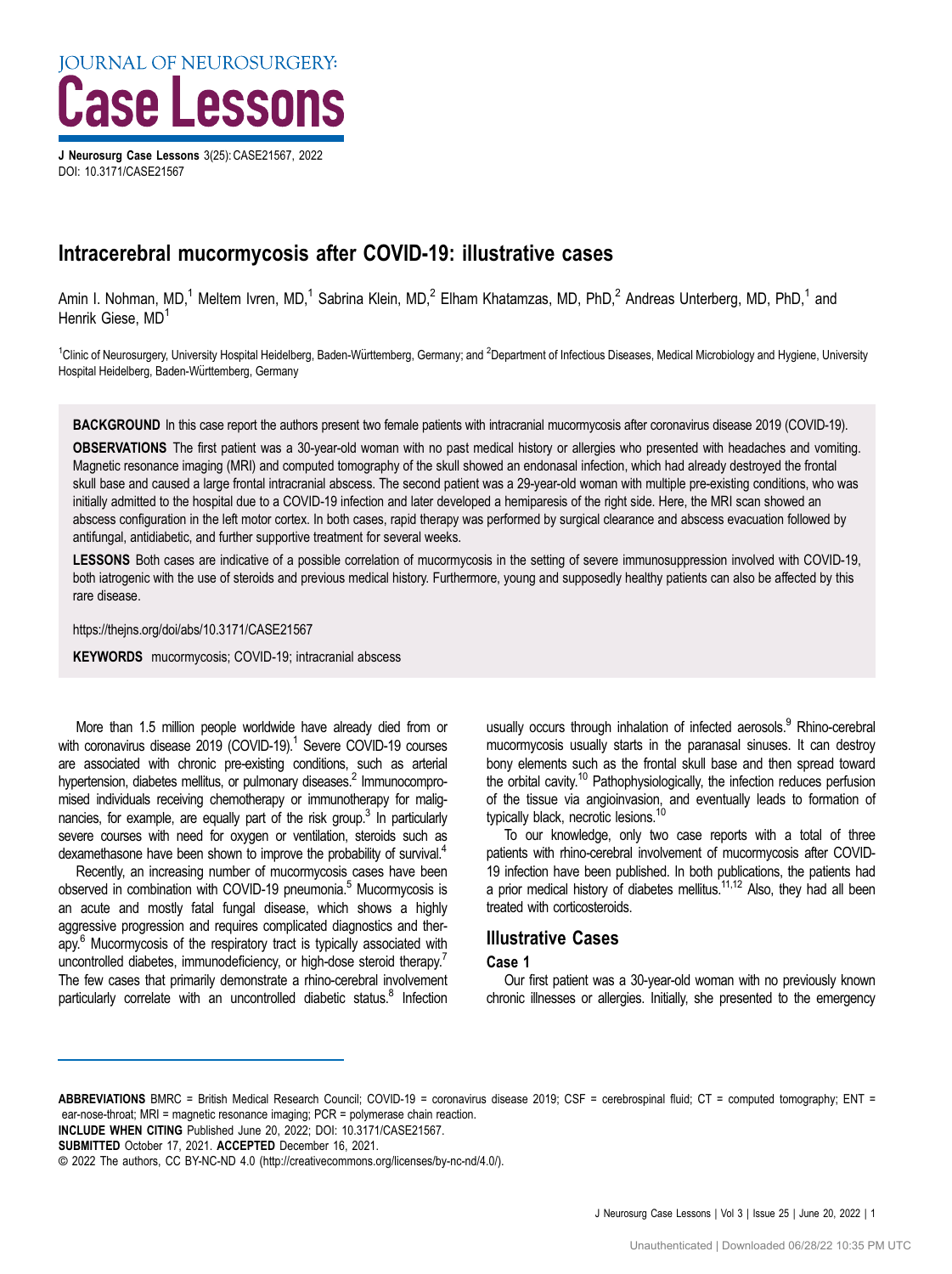outpatient clinic in May 2021. Her husband had found her with a reduced general health status, reduced awareness, and fever. In the clinical examination, the patient was noticeably sleepy and partially oriented (Glasgow Coma Scale score, 13). Meningism signs were absent on physical examination. Her husband stressed that she had complained of severe headaches and an episode of vomiting. Headaches had been present for 5 to 6 weeks but reached a peak around the time of presentation. The patient did not show any chest pain, stomachaches, dyspnea, or cough. Except for fever (38.6°C), the patient's vital signs were unremarkable.

Her husband explained that they had just returned from a family trip to India a few days before presentation and that his wife had been infected with COVID-19 there. Due to respiratory distress and high fever, she was hospitalized for approximately a week in April and had received anti-infective therapy in India. The therapy regimen contained antibacterial and antiviral medication, such as ivermectin, doxycycline, and remdesivir, as well as a high dosage of steroids. As a result of the high steroid intake, elevated blood glucose levels were noted but not treated. Only a follow-up was recommended. The respiratory situation improved constantly throughout her hospitalization, so that she was discharged with an improved general condition and a negative COVID-19 polymerase chain reaction (PCR) result after 8 days. In the course of her travel from India, the patient received further multiple COVID-19 PCR tests, all of which were negative.

On presentation to our clinic, initially performed diagnostics with electroencephalogram, chest X-ray, urinalysis, and abdominal ultrasonography did not reveal any conclusive findings. Blood analysis revealed elevated C-reactive protein and white blood cell counts. Subsequently, due to the somnolent state of the patient, the severe headaches, and increased infectious parameters, a lumbar puncture was performed prior to imaging to rule out any neurological involvement. Cerebrospinal fluid (CSF) diagnostics revealed over 550 cells/ $\mu$ g and elevated sugar and

| Parameter                    | Value                       | Reference Value |
|------------------------------|-----------------------------|-----------------|
| Appearance/CSF               | Clear                       |                 |
| Glucose/CSF, mg/dL           | 81.0                        | 49-75           |
| Lactate/CSF, mmol/L          | 2.84                        | $1.5 - 2.1$     |
| Protein/CSF, mg/dL           | 60.8                        | 15-46           |
| CSF cells/uL                 | 608                         | $<$ 5           |
| Neutrophil granulocytes      | About 30%                   |                 |
| Lymphocytes                  | About 60%                   |                 |
| RBCs, cells/µL               | 90.0                        |                 |
| Phagocytes                   | 0                           |                 |
| <b>Blasts</b>                | 0                           |                 |
| Other cells                  | <b>Basophile Cells</b><br>4 |                 |
| Tumor cells                  | $\mathbf{0}$                |                 |
| Barrier dysfunction          | Yes                         |                 |
| Alb.L/S-Quo.                 | 12.1                        | $<$ 6           |
| Intrathecal IgM synthesis, % | 45.14                       |                 |

Alb.L/S-Quo. = albumin CSF/serum quotient; IgM = immunoglobulin M; RBCs = red blood cells.

The results show an increased cell and total protein count. In addition, a moderate blood CSF barrier disorder is seen. Intrathecal IgM synthesis reflects mixed pleocytosis with clear signs of inflammatory transformation.

lactate levels, indicating lymphocytic transformation (Table 1). With the suspicion of an inflammatory meningoencephalitis, we started an antibiotic and antiviral therapy with intravenous ceftriaxone and acyclovir.

Complementarily, computed tomography (CT) of the skull was performed, which showed an extensive hypodensity on the right frontal lobe. Additional images of the paranasal sinuses showed a subtotal obstruction of the sphenoid, ethmoid, and maxillary sinuses bilaterally. A confirmatory MRI scan ([Fig. 1\)](#page-2-0) revealed a large intracranial, right frontal mass with a ring-enhancing lesion (T1 contrast sequence), surrounding edema (T2 sequence), and diffusion restriction (diffusion-weighted imaging sequence) consistent with an intracranial abscess.

We saw a clear indication for surgical abscess removal and performed a combined transnasal and transcranial abscess evacuation together with our colleagues from the ear-nose-throat (ENT) department. First, the paranasal sinuses were cleared endoscopically. The maxillary sinus, sphenoid sinus, and ethmoid bone were opened, and purulent and necrotic abscess material was removed. Furthermore, the frontal skull base was inspected from below and a bony defect was identified. After transnasal coverage with a septomucosal flap, we continued with abscess evacuation transcranially. Using a pterional approach, we carefully cleared out the intracranial portion of the abscess. Here too, the inflammatory tissue was purulent and necrotic. The classic black, necrotic pattern of extracranial mucormycotic abscess was not seen. An abscess-typical pus configuration was found. After a complete abscess evacuation, the anterior skull base was inspected, and the bony defect was identified. Then, the defect was covered with a Galea periost flap and fibrin glue. Intraoperatively collected samples were sent to our microbiology and pathology departments.

Postoperatively, the patient presented no neurological deficits, reduced headaches, and improved awareness. After 2 days of observation on our neurosurgical intensive care unit and steady improvement of the general condition, the patient was transferred to the general ward.

As the first results of the microbiological analysis (PCR) indicated a fungal infection, we changed the therapy regimen to liposomal amphotericin B (1 mg/kg every 24 hours) and added vancomycin intravenous (15 mg/kg) due to expression of gram-positive cocci. Thereafter, the patient's laboratory findings and clinical state improved further. Rhizopus microsporus as well as Staphylococcus epidermidis were grown from the abscess. According to the current guidelines, we subsequently increased the dosage of liposomal amphotericin B to 5 mg/kg and then 10 mg/kg body weight. $6$  Vancomycin was continued to cover the treatment of Staphylococcus epidermidis. In the further course, we replaced vancomycin by linezolid (oral intake of 600 mg every 12 hours) due to deteriorating liver and kidney functions. Because diabetes is a major prognostic risk factor within mucormycosis therapy,<sup>13</sup> we tested hemoglobin A1c and the results showed a value of 10.4%. We treated the elevated blood glucose levels with an insulin injection regimen. We started to take blood counts on a daily basis, paying special attention to electrolytes, blood sugar levels, liver, and kidney parameters. Within the course of treatment, the patient started to complain about headaches and vomited once. An MRI scan of the skull showed an unremarkable resection cavity without signs of diffusion restriction or signs of a recurrent abscess. A chest CT scan showed parenchymal changes compatible with the post-COVID-19 history. However, the patient continued to have more frequent episodes of vomiting leading to electrolyte derailment and difficulties in proper food intake. Taking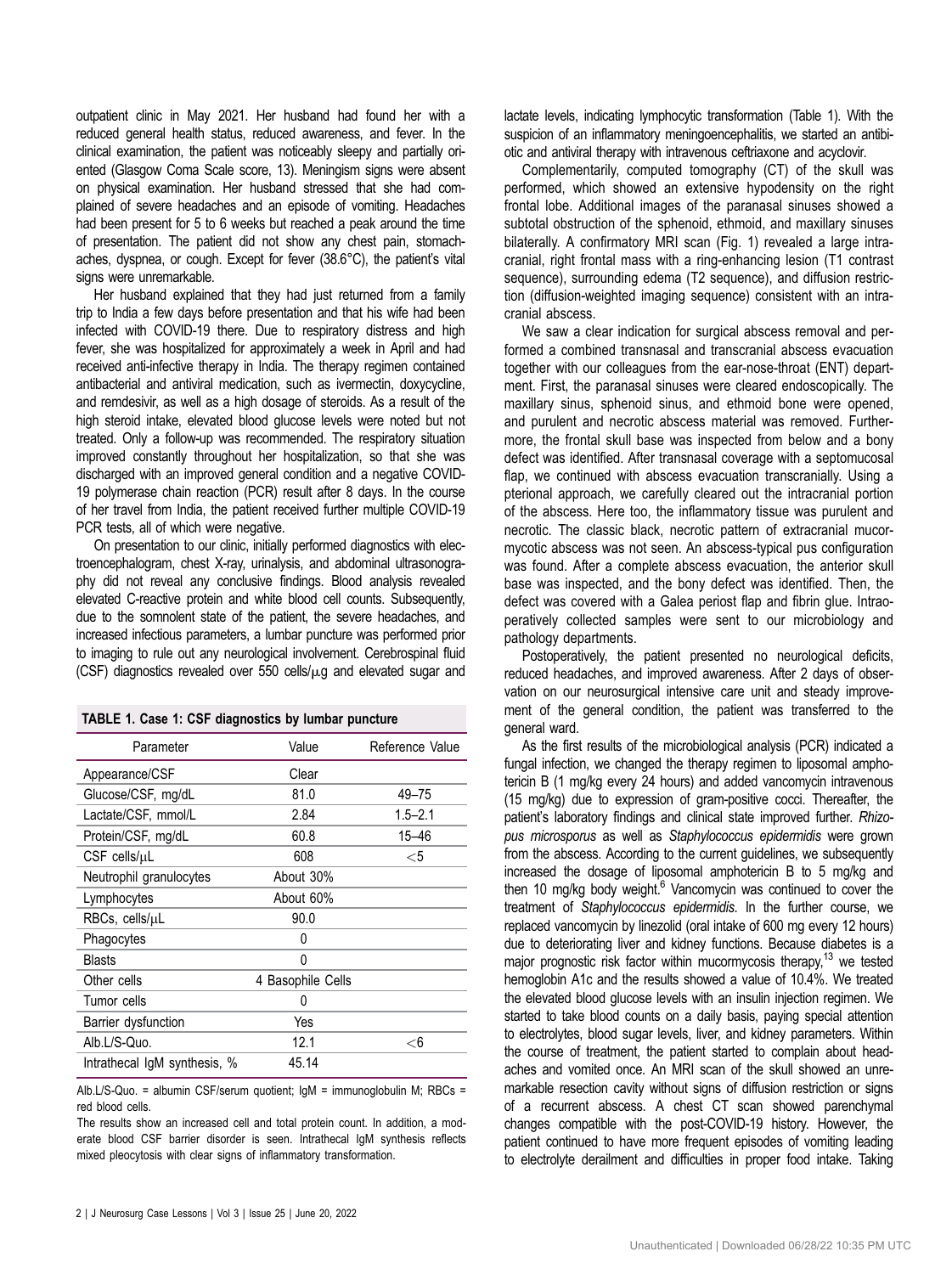<span id="page-2-0"></span>

operative T1 sequence with contrast agent in axial and coronal view with a large right frontal mass with contrast-enhancement and a defect of the anterior skull base (white arrow). Apparent diffusion coefficient (ADC) sequences are shown in panel C with a large restriction area inside the lesion. Postoperative images (D and E, T1 with contrast; F, ADC sequence) 14 weeks after surgical and medical treatment show a regular postoperative contrast enhancement without restriction in ADC sequences. The white arrow in panel E shows the covering of the anterior skull base.

deteriorating liver and kidney parameters into consideration as well, the patient was transferred to the department of internal medicine.

## Case 2

Our second patient was a 29-year-old woman who was referred to us in mid-June by the pneumology department. The patient had been receiving treatment there for COVID-19 pneumonia since early April. The course of this patient's COVID-19 infection was complicated by her medical history as she had received a heart–lung transplant 9 years earlier due to pulmonary hypertension that developed into an Eisenmenger reaction. After initial transplantation, transplant rejection occurred in 2013, so that the patient had to be treated with intensified immunosuppressants.

While being treated for COVID-19, the patient developed septic shock and received an exploratory laparotomy and duodenojejunostomy 6 days before her presentation to us. In addition, the patient underwent CT-guided puncture and drainage of an abscess in the right lower lobe of the lung. The microbiological examination of the abscess material revealed Rhizopus microsporus. Therapy with amphotericin B (10 mg/kg body weight) and isavuconazole intravenous (200 mg/day) was initiated.

After gradual improvement of the patient's general condition and approximately 6 weeks after her admission to the hospital, a new leg-accentuated hemiparesis on the right side was noted (right arm, 4/5; right leg, 2/5 based on the British Medical Research Council [BMRC] scale).<sup>[14](#page-4-0)</sup> Subsequent MRI [\(Fig. 2](#page-3-0)) of the brain demonstrated a left-sided mass in the motor cortex with marginal contrast enhancement and diffusion restriction. Given the history, an intracranial fungal abscess was suspected. Consequently, the patient was transferred to our neurosurgical department for further therapy. We performed a left-sided osteoplastic craniotomy and abscess removal. The abscess was solid in texture and contained a necrotic core. Ventilation of the patient intraoperatively was difficult and sometimes showed elevated carbon dioxide values. The high carbon dioxide levels caused severe swelling of the cortex, so that rapid removal of the abscess was necessary.

Postoperatively, the patient showed a mild worsening of her hemiparesis (right arm, 3/5; right leg, 2/5 BMRC scale) that recovered later in the course. Other new neurological deficits did not occur. Grocott staining confirmed an intracerebral fungal infection, although cultures were negative. A combined antifungal therapy (amphotericin B and isavuconazole) was continued according to the guidelines $<sup>6</sup>$  $<sup>6</sup>$  $<sup>6</sup>$  and was complemented with an empirical antibiotic</sup> therapy with vancomycin and meropenem. In addition, immunosuppressive therapy was reduced. After initial improvement and transfer to the normal ward, the patient required another CTguided puncture of her pulmonary mucormycotic lesion. During her hospitalization, she experienced severe fluctuations in blood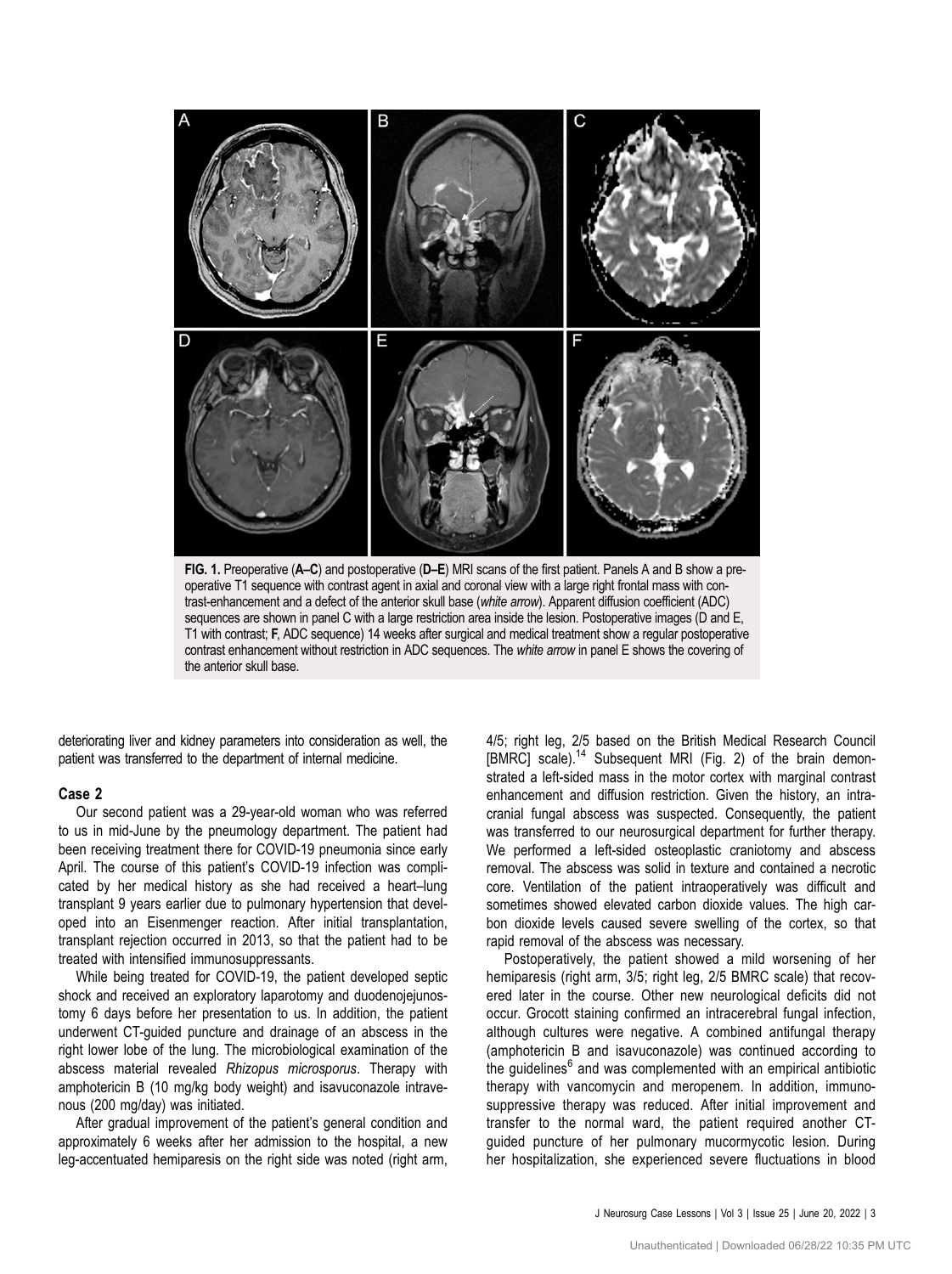<span id="page-3-0"></span>

sequence).

glucose levels, presenting with hyperglycemia initially and hypoglycemia later in the course.

We transferred both patients so that they could receive further internal medicine care. Following the necessary anti-infective therapy of several weeks, some drug-associated complications, such as nausea, electrolyte shifts, or possible arrhythmias, such as QT prolongation, have been monitored and treated. In both cases, no new neurological deteriorations were documented or observed. To date, both patients are in stable condition and continue to receive antifungal and anti-infective therapy.

## **Discussion**

In this case report we present two young women with intracranial mucormycosis after a COVID-19 infection. The aim of this report is to shed light on key aspects and difficulties in the treatment of this rare condition in the context of high lethality rates. Current literature, reports, and guidelines for treatment of COVID-19–associated intracranial mucormycosis are scarce. Considering that more and more COVID-19–associated mucormycosis cases are described, it is important to collect the existing experi-ence to provide better recommendations in the future.<sup>[15](#page-4-0)</sup>

Mucormycosis infections usually occur in immunocompromised or chronically prediseased patients and are characterized by a high mortality.<sup>[16](#page-4-0)</sup> Intensive steroid therapy and diabetes mellitus have been identified as risk factors for mucormycosis.<sup>17</sup> The observations that patients develop an increased incidence of mucormycosis after or during a COVID-19 infection should be critically evaluated and investigated. Previous studies suggest that COVID-19 itself leads to a certain disposition for bacterial or fungal superinfections and that the therapeutic procedures, such as high-dose steroid therapy regi-mens or other anti-infective therapies, promote superinfections.<sup>[18](#page-4-0)</sup> Consequently, aggressive therapy of COVID-19 pneumonia with corticosteroids must be considered.<sup>[4](#page-4-0)</sup> Patients with risk factors such as diabetes mellitus or immunodeficiency should be monitored carefully and attention should be given to early signs of a superinfection or neurological deterioration. In particular, derailed diabetes is associated with poorer outcomes and thus high blood glucose levels and complications such as ketoacidosis should be avoided or treated rapidly.<sup>[19](#page-5-0)</sup> Surprisingly, both of our patients were relatively young. The first patient did not have a history of chronic disease. This illustrates that even young people can develop mycotic superinfections after COVID-19 and highly immunosuppressive therapies with corticosteroids leading to potentially fatal outcomes. The second patient was noted to have a leg paresis caused by a centrally located abscess. Mucormycosis represents an infection of the respiratory tract and usually spreads to the intracranial cavity through the transnasal passage or via the nasal sinuses. Centrally located mucormycosis abscesses are a rarity among the already rare intracranial mucormycosis abscesses.

The diagnostics of mucormycosis can be difficult and delayed. The clinical symptoms of a rhino-cerebral mucormycosis are diverse. After a COVID-19 infection, a variety of unspecific symptoms has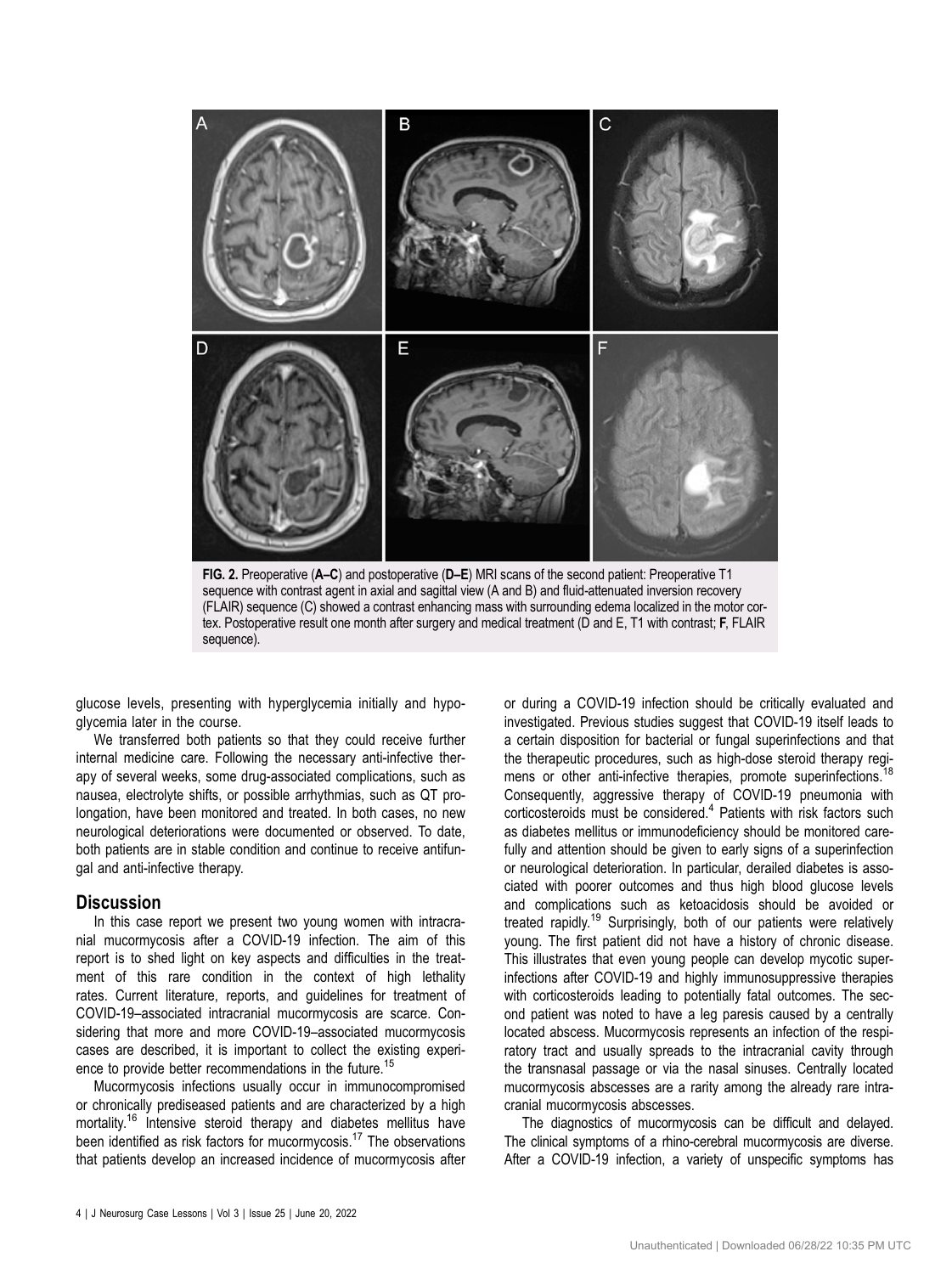<span id="page-4-0"></span>been reported, also known as long-COVID-19 syndrome. These unspecific symptoms may result in misinterpretation, especially in the early phase of mucormycosis.<sup>[19](#page-5-0)</sup> Thus, critical evaluation is necessary and further diagnostics should not be delayed. In this context, when imaging reveals suspicious lesions, tissue samples for histopathology and microbiological examination are of major importance. As direct detection of fungi by microscopy may not be successful in every case, molecular methods to detect fungal DNA directly from the sample can be useful for early diagnosis. Nevertheless, culture of specimen is crucial to allow not only species identification, but also antifungal susceptibility testing. Cases with suspected mucormycosis should therefore be managed by a multidisciplinary team to allow optimal diagnostics and treatment.<sup>5</sup>

Surgical management with extensive debridement is necessary to stop further angioinvasive expansion.<sup>20</sup> Cerebral involvement makes surgical excision with sufficient safety margins difficult, since there are functionally important structures that should be preserved. In particular, within the rhino-orbital region where mucormycosis is most commonly located intracranially, aggressive surgery is limited. Optimal preoperative preparation by using neuroimaging and navigational systems is one way to maximize the extent of resection. In case of rhino-cerebral or rhino-orbito-cerebral extension, interdisciplinary cooperation of neurosurgery, ENT, and ophthalmic surgery is helpful. In both cases, intraoperative abscess presentation was not typical for mucormycosis, lacking the typical black, necrotic component. Nevertheless, despite the lack of a typical morphology, an aggressive surgical approach should be considered, given the high risk of further spread. $21$ 

Finally, surgical clearance should be followed by prolonged drug therapy with antifungal medications. Liposomal amphotericin B usually represents the standard therapy.<sup>6</sup> A high dosage is necessary (up to 10 mg/kg). In some cases, monotherapy is not sufficient, although experience and available data have not shown any clear superiority of a combination of antimycotic medications.[22](#page-5-0) In case of severe side effects or a lack of response to amphotericin B, isavuconazole is an alternative that can also be administered orally. $6$  A susceptibility testing and adjustment of the dosage and therapy is required, especially considering that amphotericin B has a high nephrotoxicity.<sup>23</sup> Lack of response, long hospitalization periods, and complications, such as side effects of prolonged and intensive drug therapy, may affect the overall outcome and make therapy more difficult.

#### **Observations**

These two cases show that serious and significant fungal superinfection might be correlated with COVID-19. New neurological deterioration after COVID-19 could indicate intracranial involvement. Thus, if there is any doubt, further neurological diagnostic measures should follow. Recently, more and more such cases have been published, but usually with primary rhino-orbital involvement.<sup>10,11</sup>

#### Lessons

In summary, a moderate to severe COVID-19 infection with associated therapies can be associated with mucormycosis. The first case demonstrates that even a presumed young and healthy patient can suffer such a fungal infection. An intensive steroid therapy should be well considered. Comorbidities, such as diabetes mellitus should be controlled and treated. The second case demonstrates that mucormycosis infections can also be located in different brain areas, such as the central region. Suspicious symptoms, neurological deterioration, and complaints after a COVID-19 pneumonia should not be simply interpreted as long-term COVID-19 syndrome but should be followed up in case of doubt. Finally, intracerebral mucormycosis should be treated quickly and carefully in an interdisciplinary manner.

## References

- 1. World Health Organization. Coronavirus (COVID-19) Dashboard. Accessed August 28, 2021.<https://covid19.who.int/>.
- 2. Rod JE, Oviedo-Trespalacios O, Cortes-Ramirez J. A brief-review of the risk factors for covid-19 severity. Rev Saude Publica. 2020;54:60.
- 3. Wang H, Zhang L. Risk of COVID-19 for patients with cancer. Lancet Oncol. 2020;21(4):e181.
- 4. COVID-19 Treatment Guidelines Panel. Coronavirus Disease 2019 (COVID-19) Treatment Guidelines. Bethesda, MD: National Institutes of Health.
- 5. Al-Tawfiq JA, Alhumaid S, Alshukairi AN, et al. COVID-19 and mucormycosis superinfection: the perfect storm. Infection. 2021;49 (5):833–853.
- 6. Cornely OA, Alastruey-Izquierdo A, Arenz D, et al. Global guideline for the diagnosis and management of mucormycosis: an initiative of the European Confederation of Medical Mycology in cooperation with the Mycoses Study Group Education and Research Consortium. Lancet Infect Dis. 2019;19(12):e405–e421.
- 7. Hamilos DL. Chronic rhinosinusitis: epidemiology and medical management. J Allergy Clin Immunol. 2011;128(4):693–709.
- 8. Roden MM, Zaoutis TE, Buchanan WL, et al. Epidemiology and outcome of zygomycosis: a review of 929 reported cases. Clin Infect Dis. 2005;41(5):634–653.
- 9. Bae MS, Kim EJ, Lee KM, Choi WS. Rapidly progressive rhinoorbito-cerebral mucormycosis complicated with unilateral internal carotid artery occlusion: a case report. Neurointervention. 2012; 7(1):45–49.
- 10. Petrikkos G, Tsioutis C. Recent advances in the pathogenesis of Mucormycoses. Clin Ther. 2018;40(6):894–902.
- 11. Dallalzadeh LO, Ozzello DJ, Liu CY, Kikkawa DO, Korn BS. Secondary infection with rhino-orbital cerebral mucormycosis associated with COVID-19. Orbit. Published online March 23, 2021. doi: [https://doi.](https://doi.org/10.1080/01676830.2021.1903044) [org/10.1080/01676830.2021.1903044.](https://doi.org/10.1080/01676830.2021.1903044)
- 12. Alekseyev K, Didenko L, Chaudhry B. Rhinocerebral mucormycosis and COVID-19 pneumonia. J Med Cases. 2021;12(3):85–89.
- 13. Corzo-León DE, Chora-Hernández LD, Rodríguez-Zulueta AP, Walsh TJ. Diabetes mellitus as the major risk factor for mucormycosis in Mexico: epidemiology, diagnosis, and outcomes of reported cases. Med Mycol. 2018;56(1):29–43.
- 14. Compston A. Aids to the investigation of peripheral nerve injuries. Medical Research Council: Nerve Injuries Research Committee. His Majesty's Stationery Office: 1942; pp. 48 (iii) and 74 figures and 7 diagrams; with aids to the examination of the peripheral nervous system. By Michael O'Brien for the Guarantors of Brain. Saunders Elsevier: 2010; pp. [8] 64 and 94 Figures. Brain. 2010;133(10):2838–2844.
- 15. Fouad YA, Abdelaziz TT, Askoura A, et al. Spike in rhino-orbitalcerebral mucormycosis cases presenting to a tertiary care center during the COVID-19 pandemic. Front Med (Lausanne). 2021;8:645270.
- 16. Riley TT, Muzny CA, Swiatlo E, Legendre DP. Breaking the mold: a review of mucormycosis and current pharmacological treatment options. Ann Pharmacother. 2016;50(9):747–757.
- 17. Ardi P, Daie-Ghazvini R, Hashemi SJ, et al. Study on invasive aspergillosis using galactomannan enzyme immunoassay and determining antifungal drug susceptibility among hospitalized patients with hematologic malignancies or candidates for organ transplantation. Microb Pathog. 2020;147:104382.
- 18. Chen N, Zhou M, Dong X, et al. Epidemiological and clinical characteristics of 99 cases of 2019 novel coronavirus pneumonia in